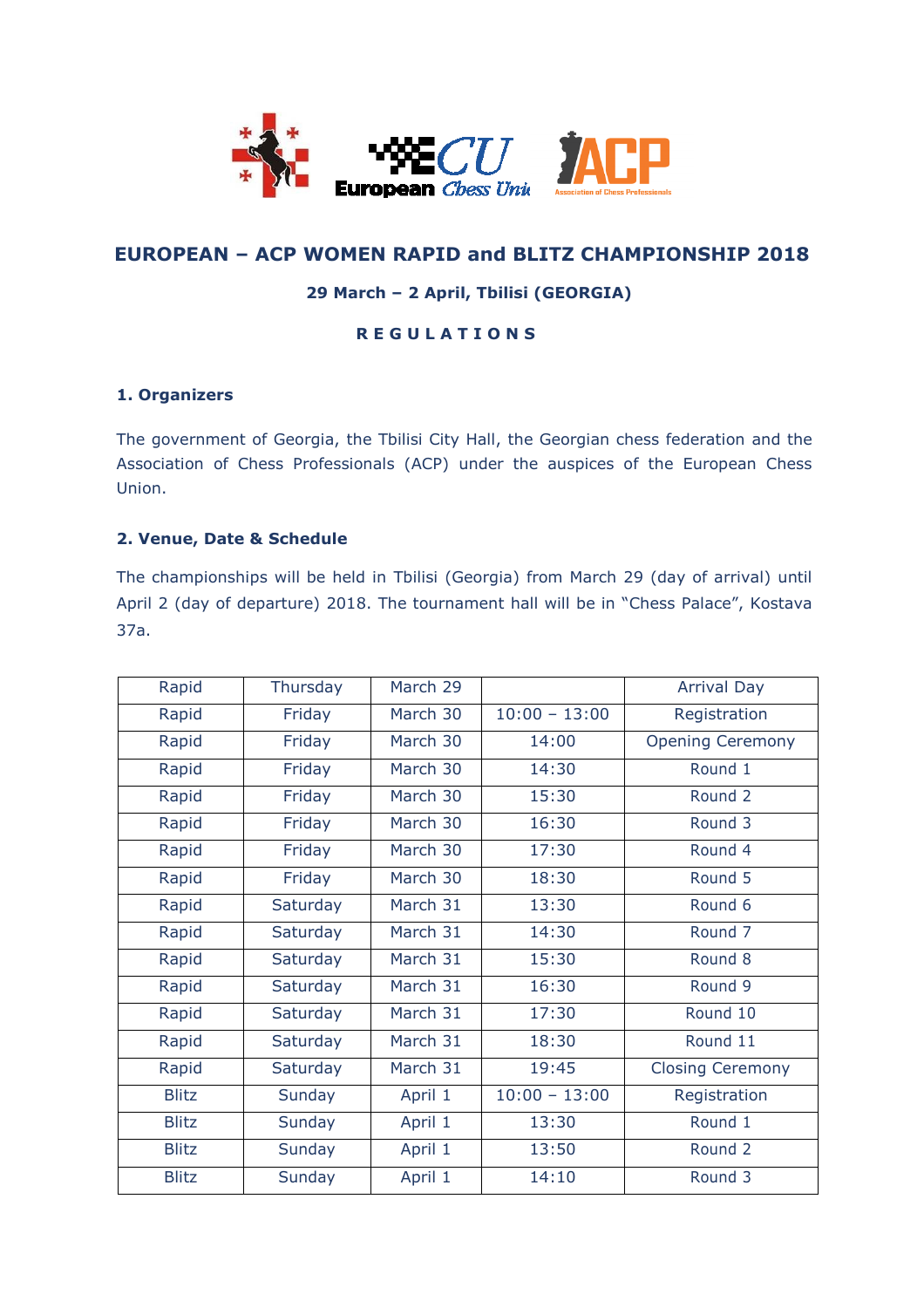| <b>Blitz</b><br>Round 4<br>14:30<br>Sunday<br>April 1<br>14:50<br>Round 5<br><b>Blitz</b><br>Sunday<br>April 1<br>April 1<br>16:00<br>Round 6<br><b>Blitz</b><br>Sunday<br><b>Blitz</b><br>16:20<br>April 1<br>Round <sub>7</sub><br>Sunday<br><b>Blitz</b><br>Sunday<br>Round 8<br>April 1<br>16:40<br><b>Blitz</b><br>Sunday<br>April 1<br>17:00<br>Round 9<br><b>Blitz</b><br>Round 10<br>Sunday<br>April 1<br>17:20<br>Round 11<br><b>Blitz</b><br>Sunday<br>April 1<br>17:40<br>Round 12<br><b>Blitz</b><br>Sunday<br>April 1<br>18:00<br>18:20<br>Round 13<br><b>Blitz</b><br>Sunday<br>April 1<br><b>Blitz</b><br>19:30<br>Sunday<br>April 1<br><b>Closing Ceremony</b><br><b>Blitz</b><br>Monday<br>April 2<br>Departure |  |  |  |
|----------------------------------------------------------------------------------------------------------------------------------------------------------------------------------------------------------------------------------------------------------------------------------------------------------------------------------------------------------------------------------------------------------------------------------------------------------------------------------------------------------------------------------------------------------------------------------------------------------------------------------------------------------------------------------------------------------------------------------|--|--|--|
|                                                                                                                                                                                                                                                                                                                                                                                                                                                                                                                                                                                                                                                                                                                                  |  |  |  |
|                                                                                                                                                                                                                                                                                                                                                                                                                                                                                                                                                                                                                                                                                                                                  |  |  |  |
|                                                                                                                                                                                                                                                                                                                                                                                                                                                                                                                                                                                                                                                                                                                                  |  |  |  |
|                                                                                                                                                                                                                                                                                                                                                                                                                                                                                                                                                                                                                                                                                                                                  |  |  |  |
|                                                                                                                                                                                                                                                                                                                                                                                                                                                                                                                                                                                                                                                                                                                                  |  |  |  |
|                                                                                                                                                                                                                                                                                                                                                                                                                                                                                                                                                                                                                                                                                                                                  |  |  |  |
|                                                                                                                                                                                                                                                                                                                                                                                                                                                                                                                                                                                                                                                                                                                                  |  |  |  |
|                                                                                                                                                                                                                                                                                                                                                                                                                                                                                                                                                                                                                                                                                                                                  |  |  |  |
|                                                                                                                                                                                                                                                                                                                                                                                                                                                                                                                                                                                                                                                                                                                                  |  |  |  |
|                                                                                                                                                                                                                                                                                                                                                                                                                                                                                                                                                                                                                                                                                                                                  |  |  |  |
|                                                                                                                                                                                                                                                                                                                                                                                                                                                                                                                                                                                                                                                                                                                                  |  |  |  |
|                                                                                                                                                                                                                                                                                                                                                                                                                                                                                                                                                                                                                                                                                                                                  |  |  |  |

# **3. Participation**

The European Women's rapid and blitz championships are open to all players representing the Chess Federations, **members of the European Chess Union** regardless of their title or rating. There is also no limit of participants per federation. However, applications should be sent by the national federations only.

# **4. System & Rate of Play**

- The European Individual rapid championship will be played according to the Swiss system in 11 rounds, with the time control 15 minutes  $+$  10 seconds per move starting from the first move.
- The European Individual blitz championship will be played according to the Swiss system in 13 rounds, with the time control 3 minutes  $+$  2 seconds per move starting from the first move.

# **5. Tie-Break System**

The order of players that finish with the same number of points shall be determined by application of the following tie-breaking procedures in sequence, proceeding from (a) to (b) to (c) to (d) to (e) to the extent required:

- (a) Result of direct encounters between the tied players (applies only if all tied players have played each other)
- (b) Buchholz cut-1

- (d) The greater number of games played with black.
- (e) The greater number of wins.

<sup>(</sup>c) Buchholz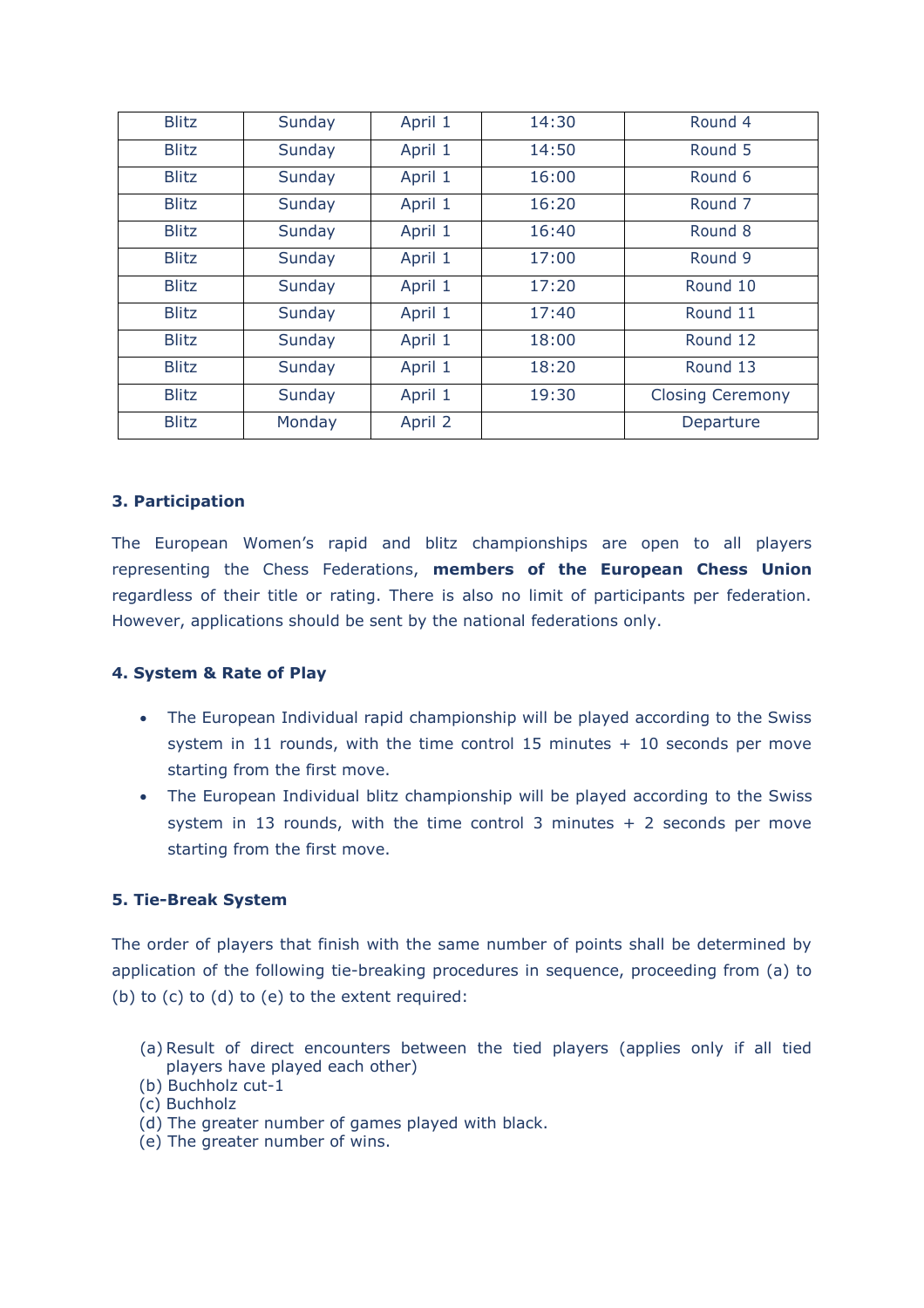# **6. Prizes**

The number of prizes in each tournament does not exceed that indicated below in the tables. Special prizes are additional to General Standings prizes. In case of a tie of two or more participants, the prizes are divided according to the Hort system.

Total prize fund of Rapid - 14 500 Euro.

### **General Standings**

| <b>Rank</b>    | <b>Prizes in Euro</b> |
|----------------|-----------------------|
| 1              | 2000                  |
| $\overline{2}$ | 1500                  |
| 3              | 1300                  |
| $\overline{4}$ | 800                   |
| 5              | 500                   |
| 6              | 400                   |
| 7              | 350                   |
| 8              | 250                   |
| 9              | 250                   |
| 10             | 250                   |
| 11             | 250                   |
| 12             | 200                   |
| 13             | 150                   |
| 14             | 150                   |
| 15             | 150                   |

#### **Special prizes**

Best female Junior players under 18 years old, born till 2000 or later

| <b>Rank</b> | <b>Prizes in Euro</b> |
|-------------|-----------------------|
|             | <b>3</b> UU           |

Seniors born before 31.12.1968

| <b>Rank</b> | <b>Prizes in Euro</b> |
|-------------|-----------------------|
|             | ⊿∩∩                   |
|             | ว∩r                   |

# **ACP Prizes – 5000 Euro**

- 1. 2000 Euro
- 2. 1200 Euro
- 3. 800 Euro
- 4. 500 Euro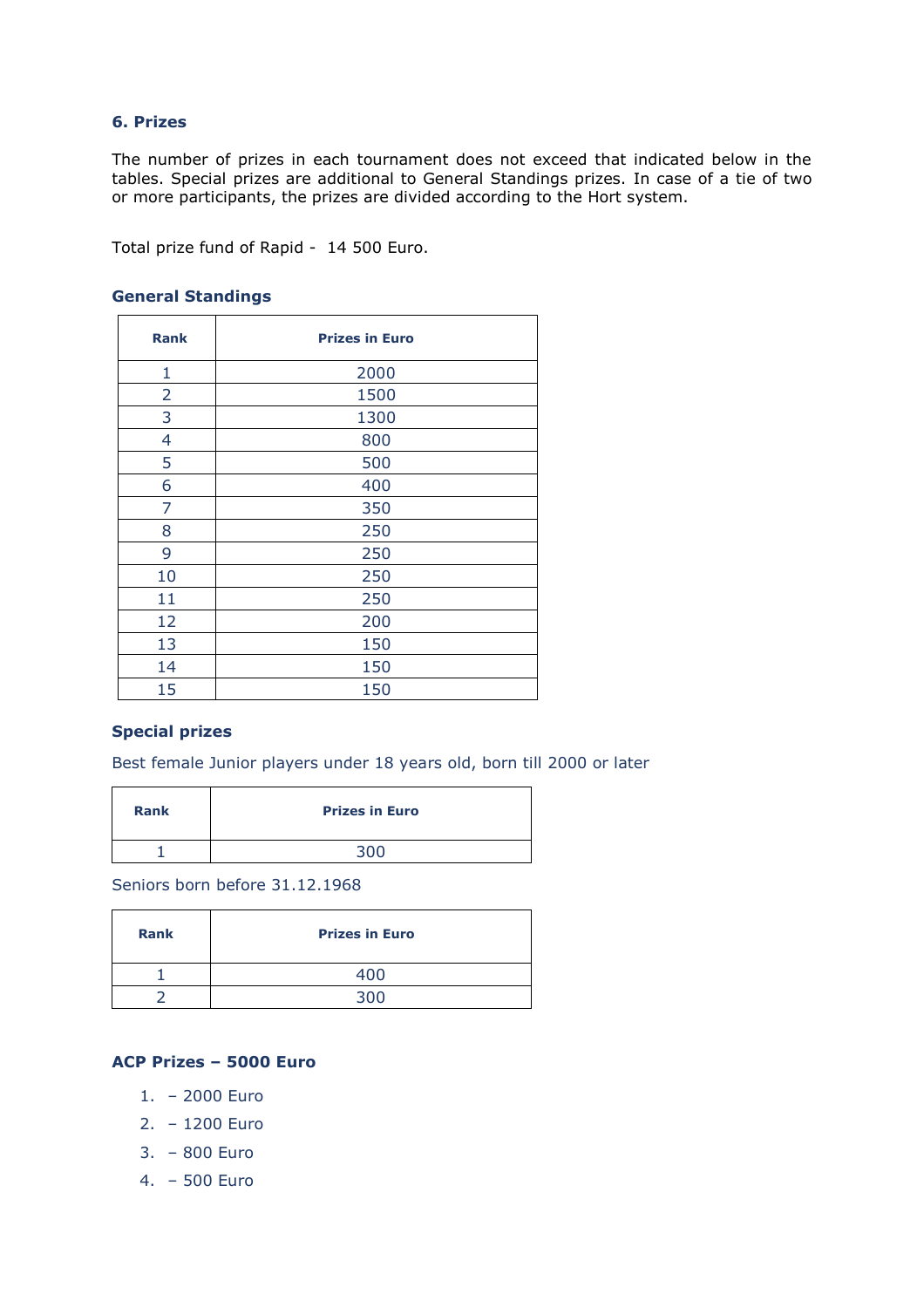- 5. 300 Euro
- 6. 200 Euro

Players have to be ACP Premium members in order to be eligible.

#### **Total prize fund of Blitz – 6 000 Euro.**

#### **General Standings**

| <b>Rank</b> | <b>Prizes in Euro</b> |
|-------------|-----------------------|
| 1           | 1500                  |
| 2           | 1000                  |
| 3           | 750                   |
| 4           | 500                   |
| 5           | 400                   |
| 6           | 300                   |
| 7           | 250                   |
| 8           | 200                   |
| 9           | 200                   |
| 10          | 200                   |

# **Special prizes**

Seniors born before 31.12.1968

| <b>Rank</b> | <b>Prizes in Euro</b> |
|-------------|-----------------------|
|             | 400                   |
|             | 2 U C                 |

# **7. Special Conditions**

ECU and Georgian chess federation provide free rooms with breakfast to the 8 highest Rapid ElO rating holders by 1 January 2018.

ACP and Georgian chess federation provide free rooms with breakfast to 8 players nominated by the ACP.

# **8. Registration fee**

The registration fee for the rapid for rated players – 30  $\epsilon$  (10  $\epsilon$  fee for ECU is included). The registration fee for the rapid for unrated players - 40  $\epsilon$  (10  $\epsilon$  fee for ECU is included).

There is no fee for the next categories, in case they do not violate registration deadline: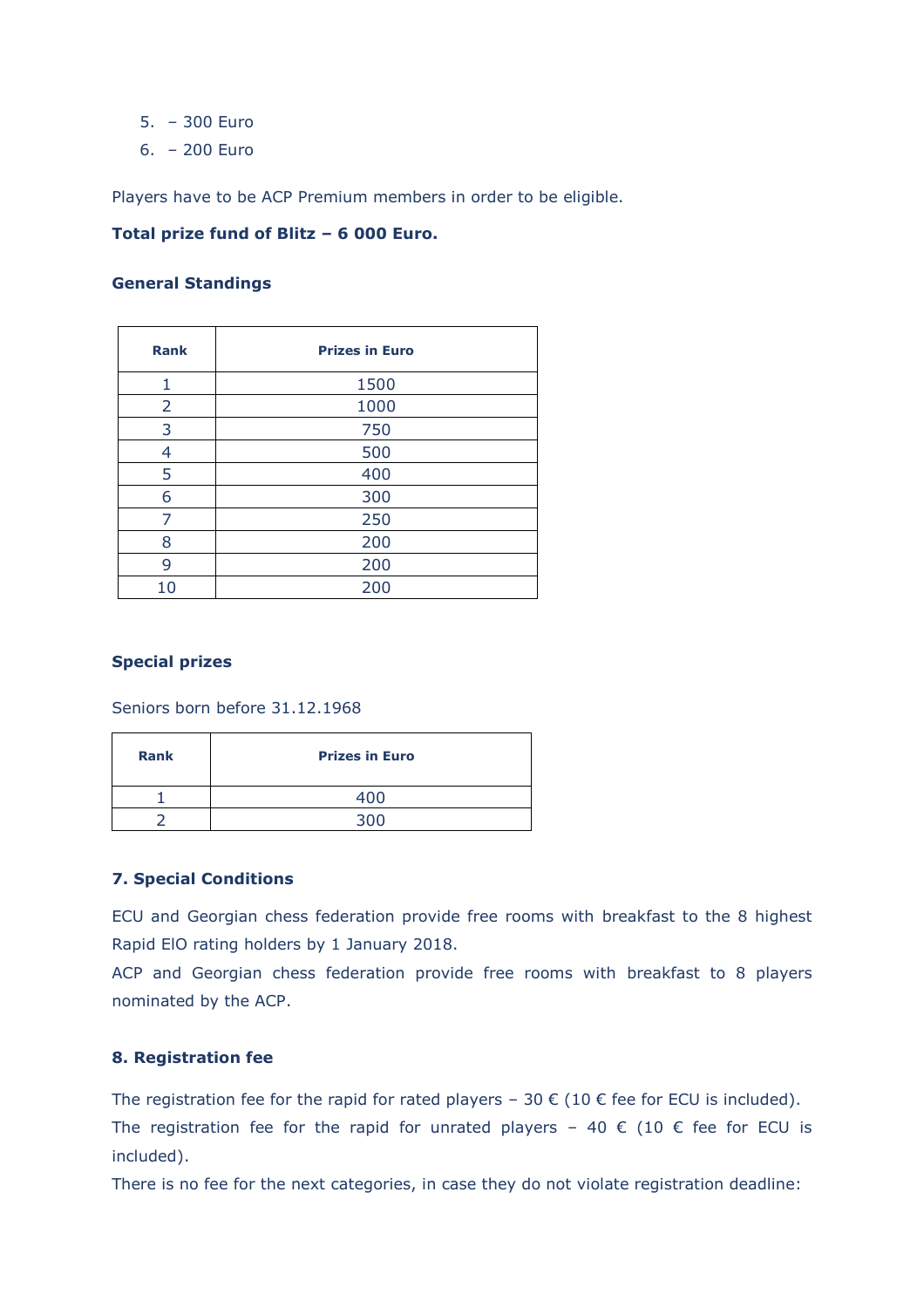- Medalists of European rapid 2017.
- Players having ELO in rapid and blitz 2400 and above by 1 January, 2018.

The registration fee for the Blitz for rated players – 25  $\epsilon$  (10  $\epsilon$  fee for ECU is included). The registration fee for the Blitz for unrated players – 30  $\epsilon$  (10  $\epsilon$  fee for ECU is included).

The ECU fee (10  $\epsilon$ ) is paid once for players participate in both Rapid and Bitz championships

There is no fee for the next categories, in case they do not violate registration deadline:

- Medalists of European rapid 2017.
- Players having ELO in rapid and blitz 2400 and above by 1 January, 2018.

#### **9. Lodging and Meal**

All players and any kind of accompanying persons, including coaches are invited to stay in the official hotels of the European Women's rapid and blitz chess championship.

4 \*\*\*\*\* "**Coste** "with Breakfast. Accommodation for per person per day costs:

| <b>Single</b> | <b>Double</b> |
|---------------|---------------|
| 80 Euro       | 90 Euro       |

Reservations and payments for the hotels must be made before February 1, 2018 (registration deadline).

#### **10. Travel and visas**

The Organizer will provide free transport services of all nominated participants from Tbilisi International Airport to the hotel – on 29 of March as well as the departure transfer - on 2 of April.

The EU, Russia, Turkey, Israel and almost all European countries citizens do not need Georgian visas. They will get free of charge stamp in Tbilisi airport.

Citizens of FYROM will get Georgian visas via evisa portal.

Anyway, if you are planning to participate, please, first check if you need the visa <https://geoconsul.gov.ge/en/visaInformation?process=2>

If visa is necessary, please, take into account that you can get it online in 5 working days via visa portal. Please, do not postpone till the last moment.